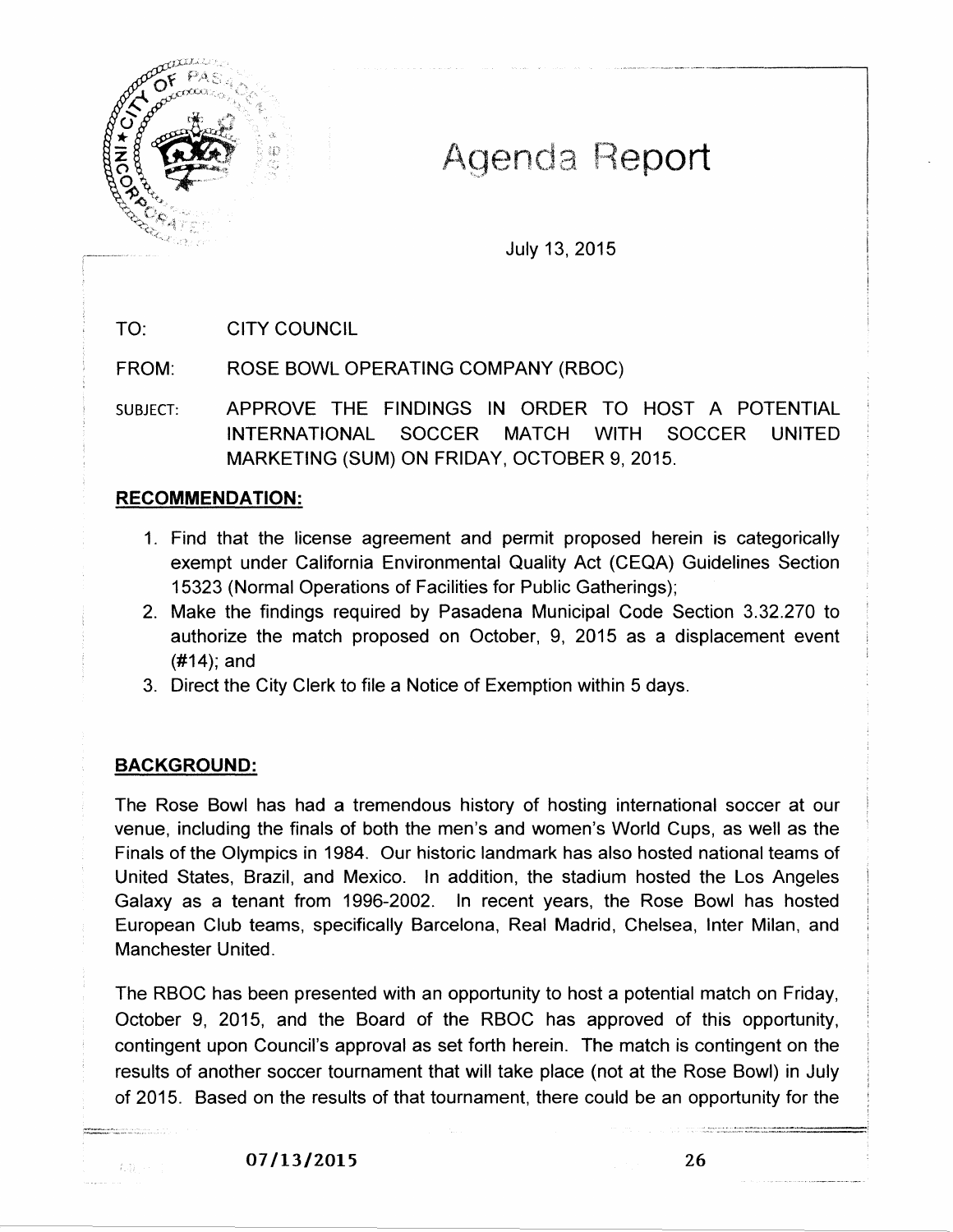City Council Agenda- SUM July 13, 2105 Page 2 of 4

Rose Bowl to host a one match play in game that would result in the winning team advancing to another international soccer tournament. The promoter needs to have an agreement in place prior to the qualification tournament, as they will have little time to announce, promote, and plan a play in match, if it is needed, after the conclusion of their tournament in July.

If the match at the Rose Bowl takes place, attendance for the event is expected to be approximately 85,000.

Based on the deal points, it is anticipated that in excess of \$400,000 will be retained by the RBOC for the match. In addition, a traffic mitigation fund of \$50,000 will also be funded by the promoter due to the match occurring on a weekday.

The deal points for this match will also include language outlining a multi-match agreement with SUM that would incentivize them to bring other matches to the Rose Bowl in future years.

SUM is the most significant international soccer promoter in the United States. They are the marketing arm of Major League Soccer. The majority of major international soccer matches the Rose Bowl has hosted over the past 10 years have been in conjunction with SUM.

The following are revenue streams associated with the October match that are retained primarily by the RBOC in order to generate revenue for the organization:

- License Fee
- Admission Tax
- Concessions
- Parking
- Premium Seating
- Per ticket fee to the RBOC

For your reference this would be the  $14<sup>th</sup>$  displacement event of 2015. The events approved to date are the following:

Rose Bowl Game

Air + Style (day one)

Air + Style (day two)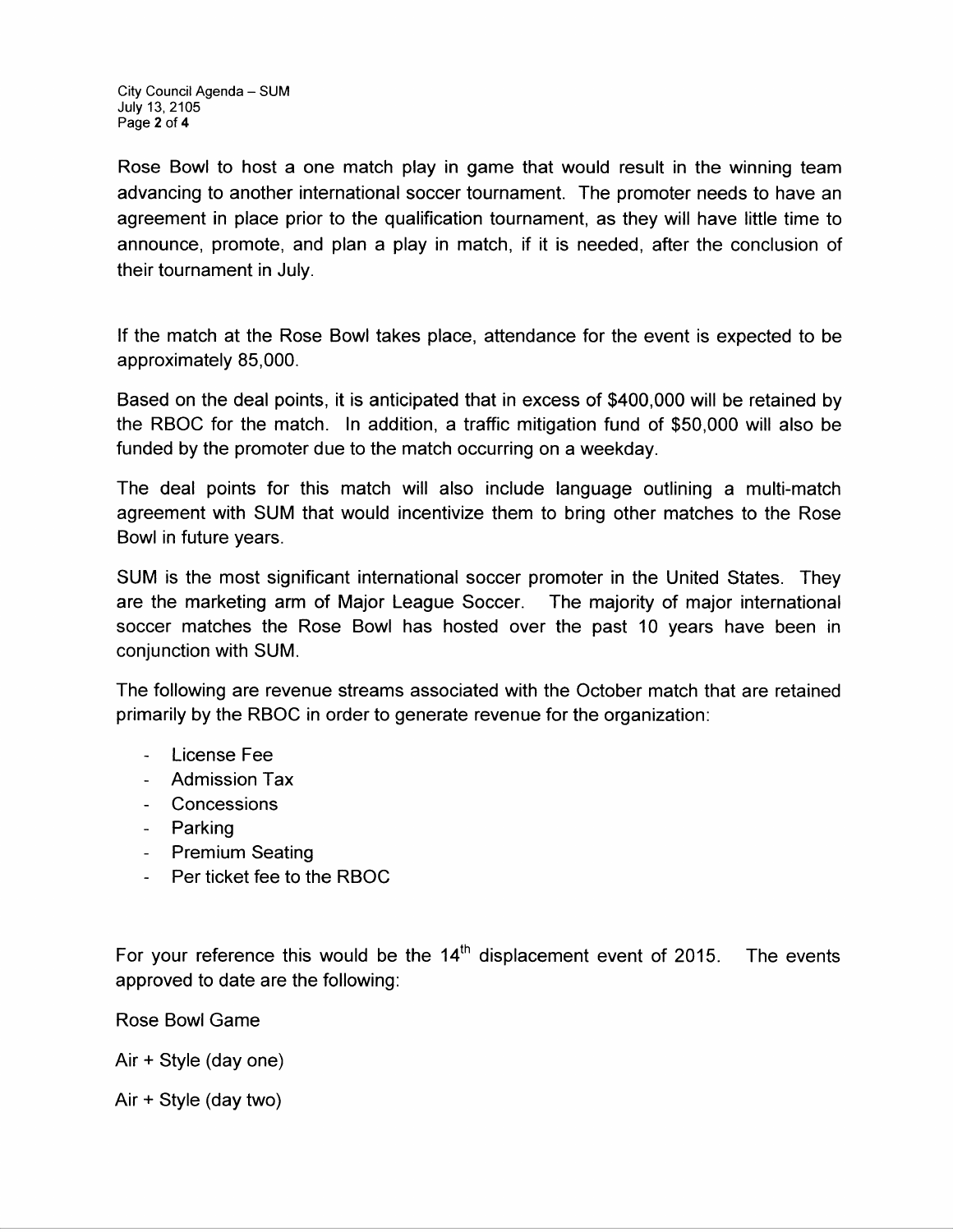City Council Agenda - SUM July 13, 2105 Page 3 of 4

Autism Walk

July4

Barcelona vs. Galaxy

Kenny Chesney concert

UCLA Season (6 games)

# **ENVIRONMENTAL:**

State CEQA Guidelines Section 15323 exempts from CEQA review of "normal operations of facilities for public gatherings for which the facilities were designed, where there is a past history of the facility being used for the same or similar kind of purpose." Stadiums are specifically enumerated as one of the types of activities covered by this exemption. The Rose Bowl Stadium has hosted numerous soccer games over its history. There is no indication that this soccer game will be any different in terms of environmental effects than any other soccer game hosted in the Bowl in the past. The Stadium is the quintessential facility for public gathering, and the RBOC and its staff are well versed in managing the impacts of its use for displacement events such that they are minimized to the maximum extent feasible.

### Displacement Events

The Arroyo Public Lands Ordinance establishes guidelines and policies related to the administration of the Arroyo Seco, including the Rose Bowl. The ordinance states that the City seeks to achieve a balance between the use of the Rose Bowl and impact of such use on surrounding residential areas. To achieve that balance, Section 3.32.370 of the ordinance limits the number of Displacement Events to no more than 12 in any calendar year except with the approval of the City Council and upon making certain findings. Specifically, in order to stage additional Displacement Events, the City Council must, for each event, find that:

- 1. The additional event represents a unique opportunity that will enhance the stature of the Rose Bowl.
- 2. The revenue generating potential from the additional event justifies its consideration.
- 3. It is anticipated that this event will not create undue conflicts with Arroyo Seco activities taking place at the same time.
- 4. The event does not impose undue adverse impacts on the surrounding residential area.